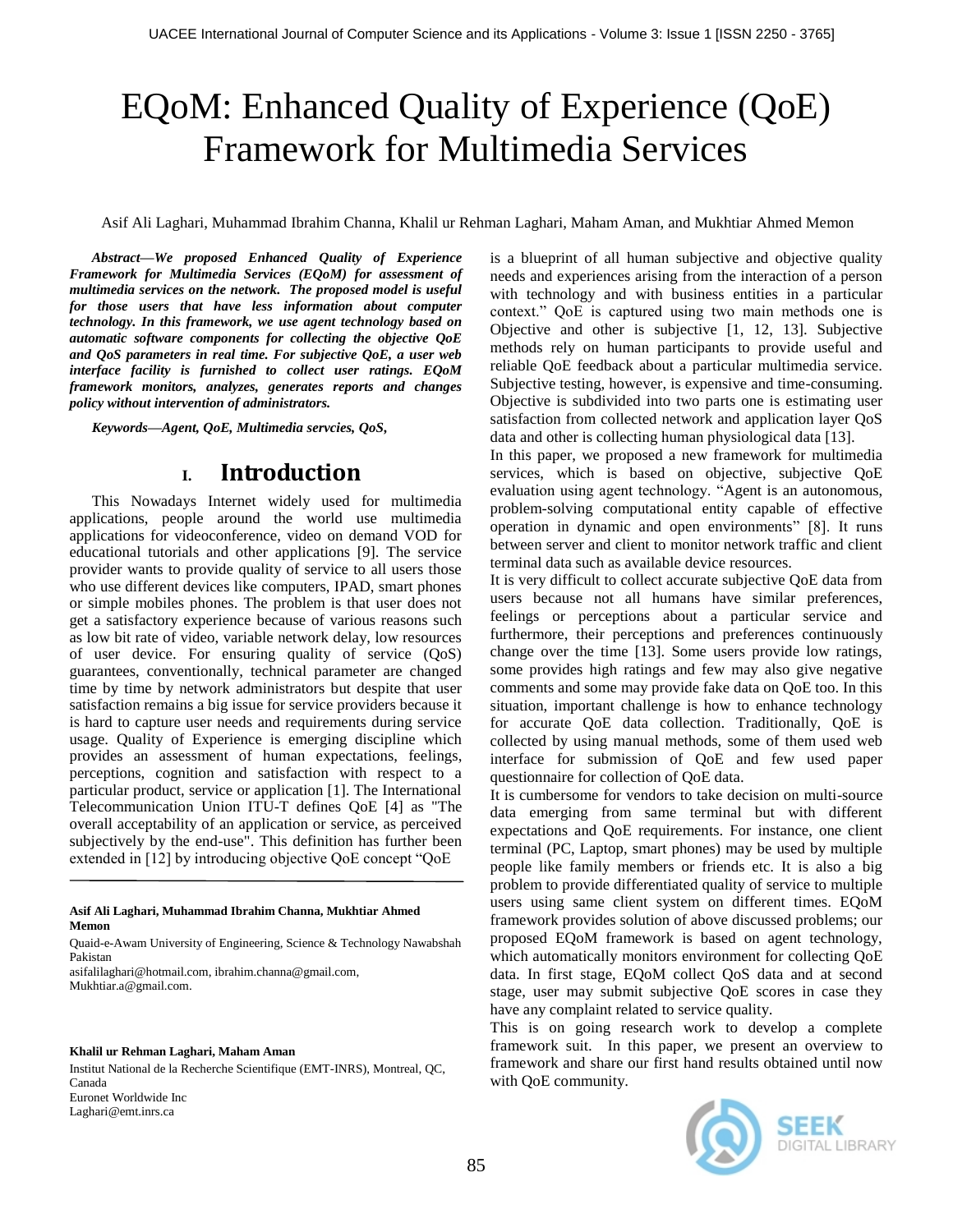Paper is organized in V sections. In section II, we provide related work, in section III, we provide our proposal for EQOM framework and in section IV we present sequence diagram, and in section V, we conclude the work.

### **II. Related work**

There is on-going effort both in academia and industry to develop QoE management frameworks. One such framework for video streaming service is MintMOS [2]. MintMOS framework evaluates the impact of both application level QoS (bit rate) and network level (Packet loss, delay) parameters on subjective QoE. On the other hand, some niche vendors [5, 6] use objective QoE collection methods such as PNSR (peak signal to noise ratio), PESQ (perceptual Evaluation of speech quality). Taichi Kawano use subjective QoE in his proposed model to estimates video quality by using blockiness and blur derived from only decodes videos [3] and it does not provide any reporting tool or automatic policy update mechanism.

 QoM Framework [9] is a novel solution; it covers almost all the QoE management requirements. It provides QoE assessment for multimedia services. Its main focus is on subjective evaluation of QoE based on QoS parameters and reporting tool alters network administrator on the event of degradation in QoE. However, it does not support automatic policy change based on dynamic user requirements over the time. Our current framework builds on QoM framework and attempts to add more functionality to it. In our proposed framework, we monitor AQoS/NQoS parameters to estimate QoE from them. Reporting tool provides updates on network and user status. User status is normally evaluated based on user profiles. EQoM framework monitoring system gathers network traffic data, and subjective QoE score, Based on the analysis of the collected data, EQoM will fix the network issues at run time for users. Comparison of previous frameworks with EQoM is given in Table 1.

| TABLE I. | COMPARISON OF EQOM WITH OTHER VIDEO QUALITY TOOLS |  |
|----------|---------------------------------------------------|--|
|          |                                                   |  |

| OoE<br><b>Frameworks</b>            | <b>MintMos</b><br>[2]                 | Tiachi<br>Kawano<br>[3]  | <b>Niche</b><br><b>Vendors</b><br>[5, 6] | <b>OOM</b><br>[9]                         | <b>EOoM</b>                               |
|-------------------------------------|---------------------------------------|--------------------------|------------------------------------------|-------------------------------------------|-------------------------------------------|
| <b>Parameters</b>                   | NO <sub>o</sub> S & AO <sub>o</sub> S | Video Blur &<br>Blocking | PSNR, PESO<br><b>VOM</b>                 | NOoS & AOoS                               | NOoS & AOoS                               |
| <b>Monitoring</b><br><b>Support</b> | Yes                                   | Yes                      | Yes                                      | Yes                                       | Yes                                       |
| <b>Analysis</b><br><b>Support</b>   | Quantitative                          | Quantitative             | Quantitative                             | Ouantitative<br>&<br>Oualitative          | <b>Quantitative</b><br>&<br>Oualitative   |
| <b>Reporting</b>                    | No                                    | N <sub>o</sub>           | No.                                      | Yes                                       | Yes                                       |
| <b>Policy Change</b>                | No                                    | N <sub>o</sub>           | No                                       | N <sub>0</sub>                            | <b>Yes</b>                                |
| <b>Remarks</b>                      | Subjective<br>Evaluation              | Subjective<br>Evaluation | Objective<br>Evaluation                  | Objective $&$<br>Subjective<br>Evaluation | $\cos \alpha$<br>Subjective<br>Evaluation |



Figure 1. Architecture of the proposed QoE framework for Multimedia services (named as EQOM framework)

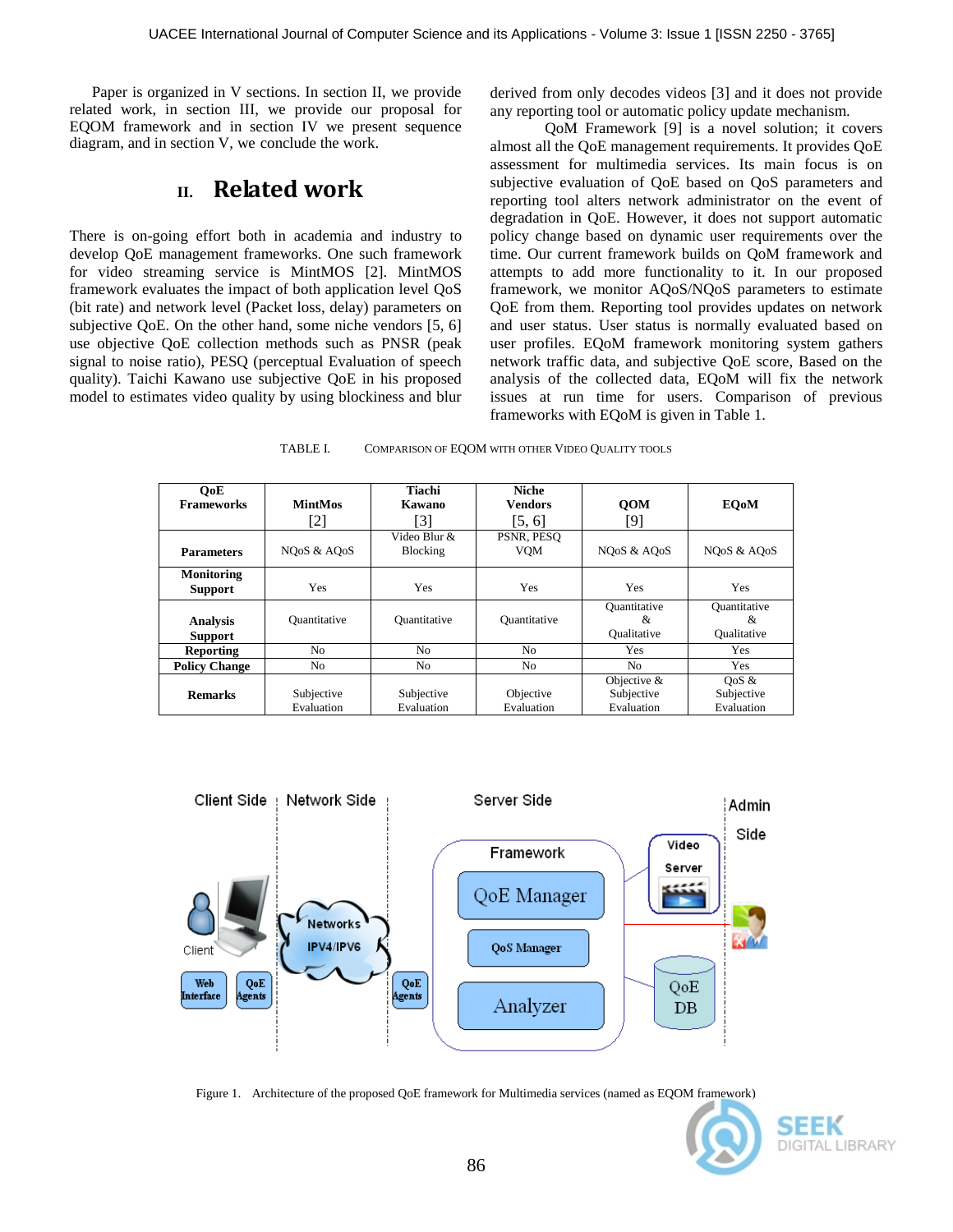# **III. Architecture of the proposed EQoM framework**

In this paper, we propose an Enhanced Quality of Experience framework for multimedia services (EQoM). The proposed EQoM is semi-automatic management framework that works on agent based technology. In EQoM framework, server side software contains following components QoE manager, QoE database, QoS manager, Analyzer and video streaming server. Video streaming server provides VOD service to clients. During video streaming, QoE and QoS manager start process to collect information from server to client's system. QoE manager, QoS manger and analyzer is connected to database for storing and retrieving data of a particular client. Mysql database is used on server side for storing information of every client and his experience about the network services. Web form is front-end interface of database for viewing and inserting information where on the backend mysql is operational database.

Client side contains web interface and web interface. Web interface will be used by clients for registering their complaints and the subjective quality scores. Figure 2 is a screenshot of a proposed EQoM client interface. This web interface provides facility to user to view network service statistics and submit his experience with service. The form contains two portions; one is related with user profile information such as user name, IP address, user ID, Time, Date.  $2<sup>nd</sup>$  part contains information of network parameter collected by agents before opening of this form.  $2<sup>nd</sup>$  part of from provides information to user about packet loss, delay, reorder, and packet corruption [11]. For instance, if parameters such as packet loss, reorder and delay are increased as displayed in web form then quality of a service has also deteriorated compared to last time access. If this happens then user has to fill two fields one is about satisfaction with a networked service and other is to assign category to current service status from best to worse.

After the submission of form, QoE manager stores the information in user profile. Analyzer checks the user service statistics spanning over different time sessions and try to debug it by relating it to network traffic. A user rating could turn low or harsh, perhaps due to poor network speed during peak service time. Different network parameters (packet loss, packet reorder, delay, is different) leave different impact on user perception. So user QoE requirements may be different from their previous experience. Analyzer at service side also analyses the different forms submitted by multiple users related to a single client machine and it sets service parameters for particular user. For example Alice uses multimedia services with two Vmware machines [11], Bob browses only educational site every time and Eve browses social networking sites. By storing and analyzing



Figure 2. Proposed EQoM framework's Client Interface

usage pattern and session timings of these three different users, EQoM framework could differentiate and develop user profile as their requirements. A predefined policy of fair QoE levels can be set based on the findings of subjective experiment with computer experts. So that every time a user submits QoE data, it is evaluated with respect to predefined QoE policy and QoS based service level agreement (SLA). QoE manager checks whether services meet SLA or not. If a service is violating SLA limits, then QoE manager upgrades the service requirements, otherwise it stores information for future use. If a short path router crashes due to heavy traffic load, then agents reroute traffic to other routers with lower load. In our proposed framework, we also propose that agent checks the resource utilization of client system because client device could also influence QoE, for instance quality of video may also get affected due to interleaving of processing unit between the running process. If video quality degrades due lake of client side resources then framework may report to user by email or pop up with a message that quality has been decreased due to low resources of client system. Agents check resources same like in gird computing, Globus toolkit software components runs across the firewalls from the user system and check the availability of resources in client system and report to central management to discovery of resources of utilization on client's system [10].

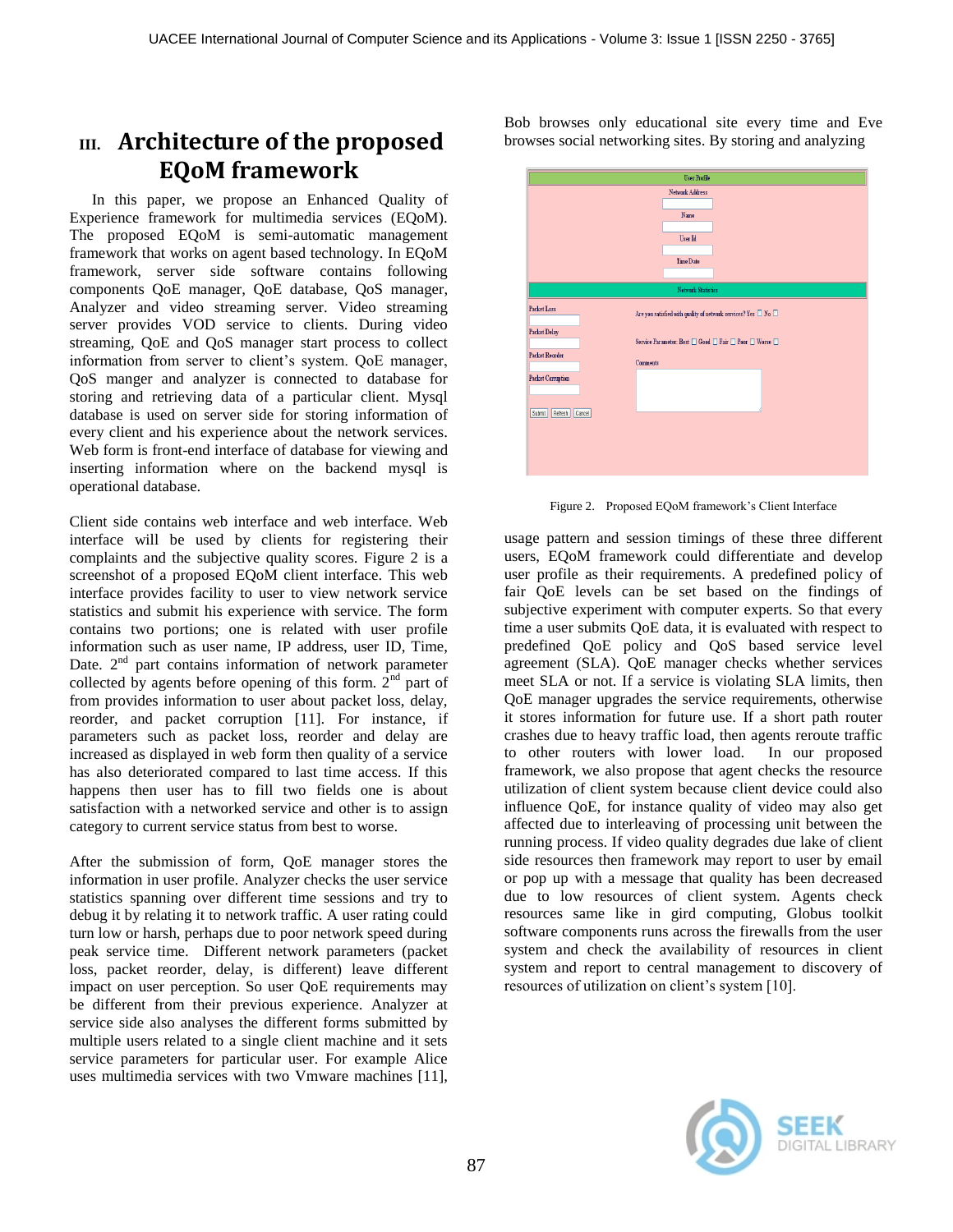# **IV. Sequence diagram of proposed EQOM**

The sequence diagram explains how EQOM framework will perform operations from server to client system. We present two actions.

- At the start user invokes service, request goes to video server for video streaming. As videos stream start on user side, QoE Admin check user profile and collect objective QoE. QoS of client is automatically collected by framework and submitted to database. After automatic QoS collection, user submits QoE by using web interface. Objective QoE is evaluated by agents then resend to QoE admin, which stores updated QoE in database. Analyzer checks previously submitted QoE data and if required, new update QoE rules are developed, and upgraded policy will be applied for client as per his/her profile.
- Admin also can generate user log reports. QoE admin is connected to database, it retrieve records and generate report for admin.

## **V. Conclusion**

In this paper, we presented new framework for multimedia services based on agent technology that automatically manages QoE. At first, the EQoM framework collects QoS parameters and QoE is estimated from it. And based on user score and comments, subjective QoE will also be measured. EQoM also ensure quality of service to those users who are not the expert users. EQoM framework supports functionality such as QoE monitoring, evaluation, reporting and service quality assurance as user profile (policy). This is on-going work, in future we intend to develop complete suit and test its beta version using some enterprise network.

### *References*

- [1] Khalil Ur Rehman Laghari, N. Crespi, B. Molina, and C.E Palau, "QoE Aware Service Delivery in Distributed Environment," in Advanced Information Networking and Applications (WAINA), 2011 IEEE Workshops of AINA Conference , Singapore, 22-25 March
- [2] Venkataraman M, Chatterjee M, and Chattopadhyay S, "Lighweight, real-time, no-reference framework for inferring subjective-QoE," in IEEE Globecom, 2009.
- [3] Kawano Taichi, Yamagishi Kazuhisa, Watanabe Keishiro, and Okamoto Jun, "NO REFERENCE VIDEO-QUALITY-ASSESSMENT MODEL," in *Proceedings of 2010 IEEE 18th International Packet Video Workshop*, Hong Kong, 2010.Video Lan VLC player. [Online]. http://www.videolan.org/vlc/
- [4] ITU-T, "Definition of Quality of Experience (QoE), ," International Telecommunication Union, Liaison Statement Ref.: TD 109rev2 (PLEN/12, 2007.
- [5] www.witbe.net
- [6] www.qoesystems.com
- [7] http://calcium.dcs.kcl.ac.uk/841/1/al2roadmap.pdf
- [8] www.agentlink.org
- [9] Khalil ur Rehman Laghari.; Thanh Tung Pham; Hang Nguyen; Crespi, N.; , "QoM: A new quality of experience framework for multimedia services," *Computers and Communications (ISCC), 2012 IEEE Symposium on* , vol., no., pp.000851-000856, 1-4 July 2012
- [10] http://www.globus.org/toolkit/about.html
- [11] http://www.vmware.com/products/workstation/overview.html
- [12] Khalil ur Rehman Laghari,.; Connelly, K.; , "Toward total quality of experience: A QoE model in a communication ecosystem," *Communications Magazine, IEEE* , vol.50, no.4, pp.58- 65, April 2012
- [13] Khalil ur Rehman Laghari, Omneya Issa, Filippo Speranza, Tiago Falk "Quality-of-Experience Perception for Video Streaming Services: Preliminary Subjective and Objective Results", APSIPA 2012 USA.